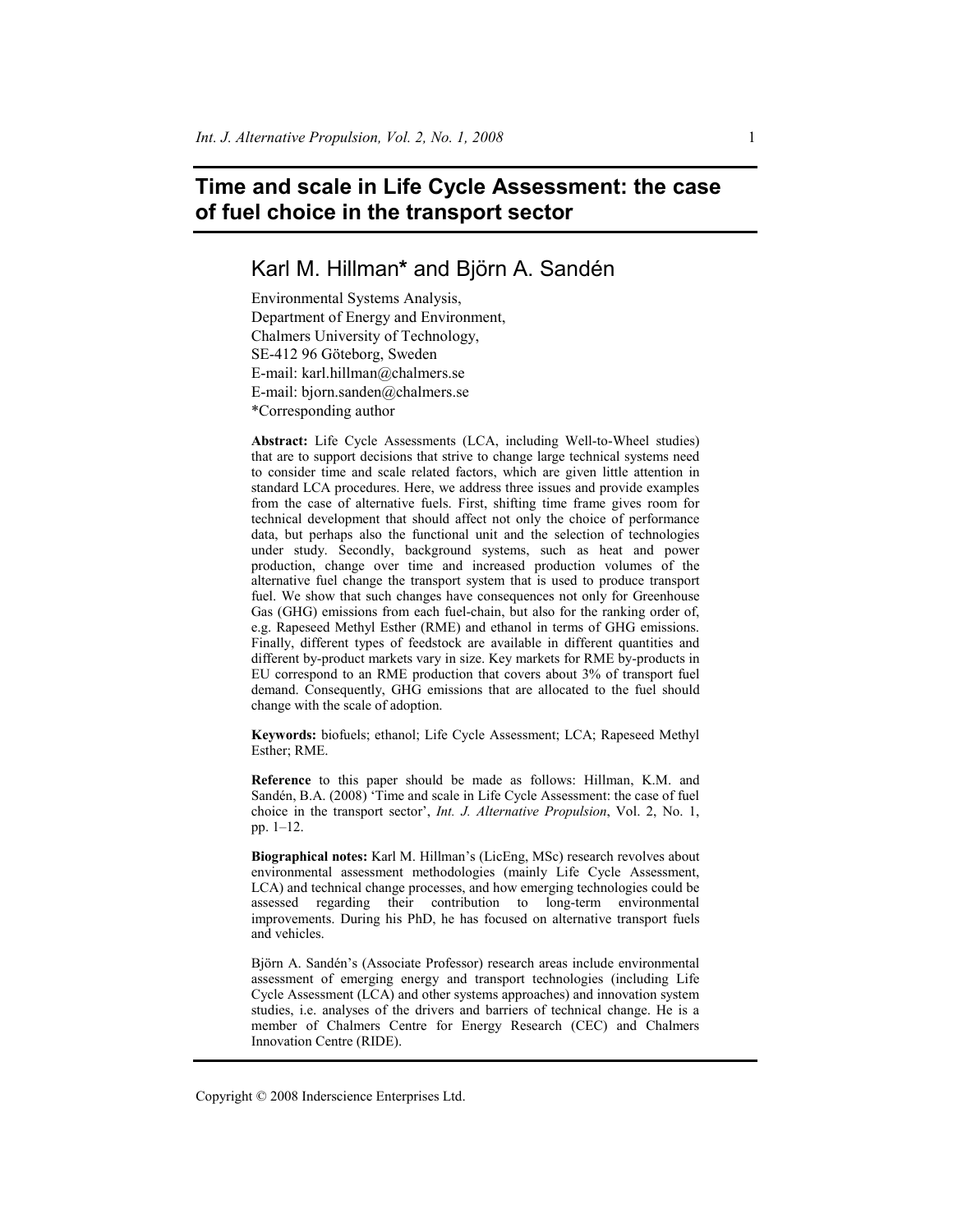#### **1 Introduction**

While economic growth increases the demand for energy services, the carbon dioxide emissions inherently linked to current fossil fuel energy technologies need to be reduced substantially over the century to "prevent dangerous anthropogenic interference with the climate system" (UNFCCC, 1992). As a consequence, there will be a need for development and large-scale diffusion of a range of new technologies based on renewable energy for conversion, storage, transport and efficient use of energy.

Road transportation is currently responsible for  $20-25%$  of world  $CO<sub>2</sub>$  emissions and is to more than 99% dependent on fossil oil (IEA, 2000). To reduce oil dependence and Greenhouse Gas (GHG) emissions, different policies are now being implemented to increase the share of motor fuels based on renewable energy. In the short term, the EU directive on the promotion of the use of biofuels or other renewable fuels for transport forces the member states to set targets for the minimum use of renewable fuels (EU, 2003a). The reference value is 2% by the end of 2005 and 5.75% by the end of 2010.<sup>1</sup> For the medium term, the European Council has decided on a binding minimum target of 10% for all member states (EU, 2007).

Several different fuels are proposed as alternatives to petrol and diesel, e.g. ethanol, FAME, methanol, DME, Fischer-Tropsch diesel, natural gas, biogas and hydrogen. The visions of the future importance of different fuels vary greatly, especially in the medium term (2020) (COWI and NOVEM, 2004). The fuels differ regarding resource base, energy efficiency, environmental impact, technology status and requirements for system change.The introduction (or opposition to introduction) of a fuel is often motivated with support from some kind of environmental systems analysis. Different analyses give different recommendations.<sup>2</sup>

The type of environmental assessment that is most commonly used is Life Cycle Assessments (LCA), in this application often termed Well-to-Tank (WTT) or Well-to-Wheel (WTW) studies (for an overview, see MacLean and Lave,  $2003$ ).<sup>3</sup>

Standard LCA methodology is developed to answer questions about environmental impacts of the current (or historical) production and use of one unit of a product or of minor product or process changes. When this methodology is used to provide answers to questions about strategic technological choices, i.e. not decisions that aim at optimising a process in an existing technological environment, but with the long-term goal of changing large-scale technological systems, the result is of little value and in the worst case interpretations of the result may be grossly misleading. This observation is of particular importance for assessments of GHG emissions resulting from emerging energy and transport technologies. In this paper, we explore some aspects that could improve the usefulness of LCA or WTT studies as a support for strategic technology choice.<sup>4</sup>

## **2 Prospective attributional technology LCA**

The LCAs can be categorised in different ways. First, some studies are *retrospective*, looking back at historic environmental impact, while others are *prospective*, looking forward and considering effects of different decisions (Tillman, 2000). Retrospective studies are almost always what we here would like to term *attributional* ('state-oriented'), i.e. they use plant specific or average data to illustrate the life cycle impact of an existing product. Prospective studies are often *consequential* ('change-oriented') and use marginal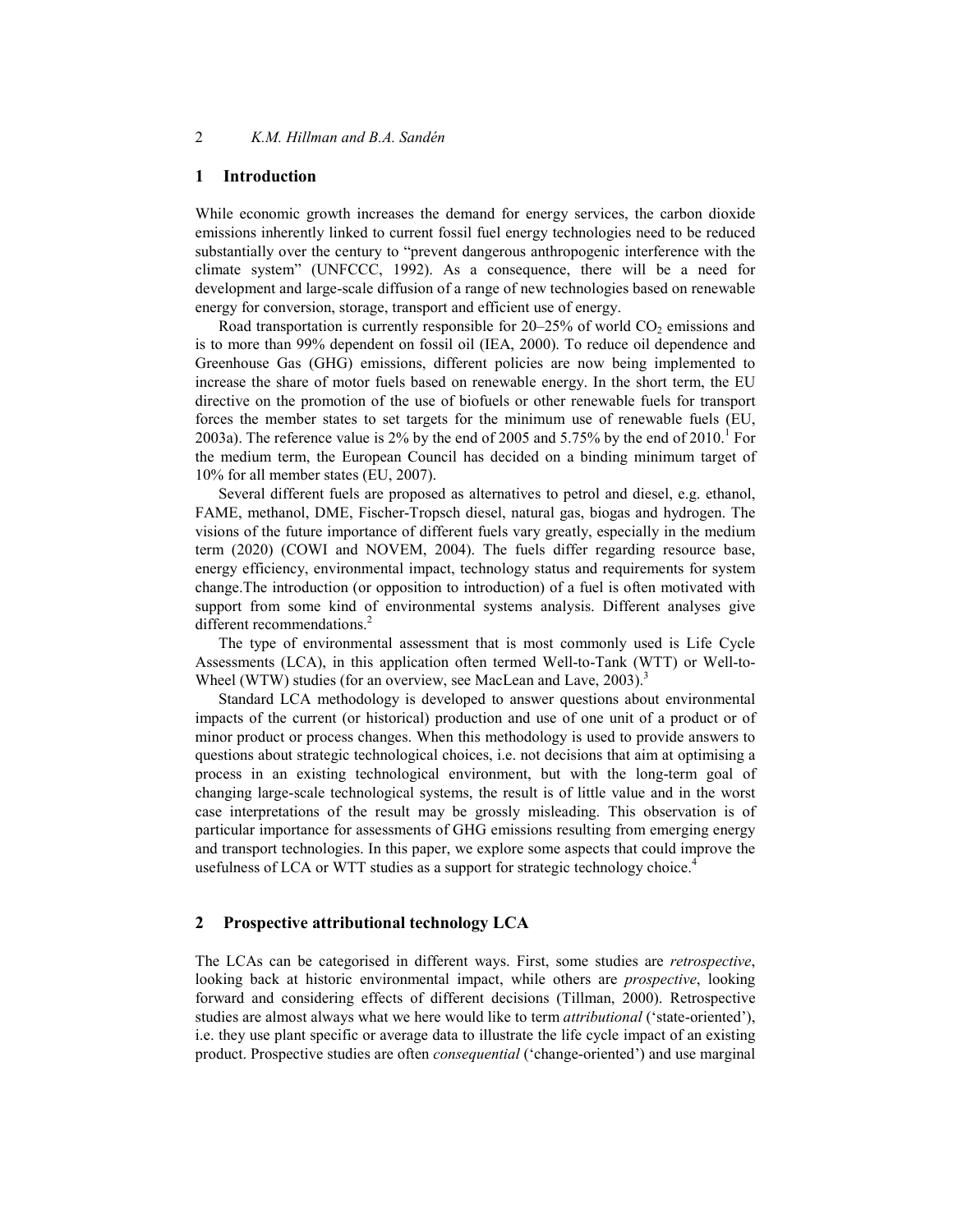data. They answer questions of the type: How will an additional unit of ethanol affect emissions of GHG? But prospective studies could also be attributional comparing not changes on the margin but future states (Curran, Mann and Norris, 2005). We suggest that an additional distinction can me made, that between *product* and *technology* LCA, where the former seeks to investigate the impact of a specific production process, plant or product, while the latter is an assessment of a more general technology (Sandén et al., 2005).

Our aim is to develop methodology for technology LCA. In consequential technology LCA a key methodological problem is to select which cause-effect chains that should be included and how to quantify the effects (Sandén, 2004; Jonasson and Sandén, 2007; Sandén and Karlström, 2007). In the following, we will instead focus on prospective attributional technology LCA. Then the key methodological problem is to analyse a relevant state.

The relevant state depends on the character of the problem and technology status. In the case of global warming, local emissions of GHG add to a global stock: there is no correlation between the localisation of GHG emissions and climatic effects, and GHG emissions does not primarily lead to an instant problem, but builds up a problem of climatic change over time. The cumulative emissions over several decades, and not the current emissions, are the main cause of concern. In addition, the penetration of all alternative fuels is currently small and most technologies are immature. For these reasons the current state is not very relevant. A future state with larger scale of adoption of the studied alternative fuel is more relevant. But the future is uncertain. Hence, there is a need to analyse many possible future states and stylised states.<sup>5</sup> In recent years, a study of various different alternative fuels considered for the future European market (2010 and beyond) has been published (Edwards et al., 2003, 2005, 2006, 2007). The project is a joint evaluation performed by CONCAWE (Oil Companies' European Association for Environment, Health and Safety), EUCAR (European Council for Automotive R&D) and JRC (Joint Research Centre of the EU Commission). Some of the objectives of the study are to establish a consensual WTW energy use and GHG emissions assessment, and to have the outcome accepted as a reference by relevant stakeholders. Several fuels are included, all with an assumed potential of 5–15% in 2010–2020.

We use Edwards et al. (2003) data to qualitatively and quantitatively explore how results could change when we change factors that are sensitive to time and scale. For the quantitative assessment wheat ethanol and Rapeseed Methyl Esther (RME) are selected for review, as they are gaining much attention in Europe (COWI and NOVEM, 2004), and they entail interesting by-product and land use aspects. Though still on a pilot scale, methanol from gasification of wood from short rotation forestry is also included in the study, as an example of a future biofuel with higher production efficiency. The environmental indicators studied are GHG emissions (measured in  $CO_2$ -equivalents<sup>6</sup>) and agricultural land use (area measure). In the calculations the Lower Heating Value of fuels and other products was used. Agriculture and market data apply to EU-15.

#### **3 Some methodological implications**

The methodological implications of introducing the time and scale considerations proposed here are divided into three parts, where the first has to do with choice of data and functional unit, and connections to technical development. Secondly, we analyse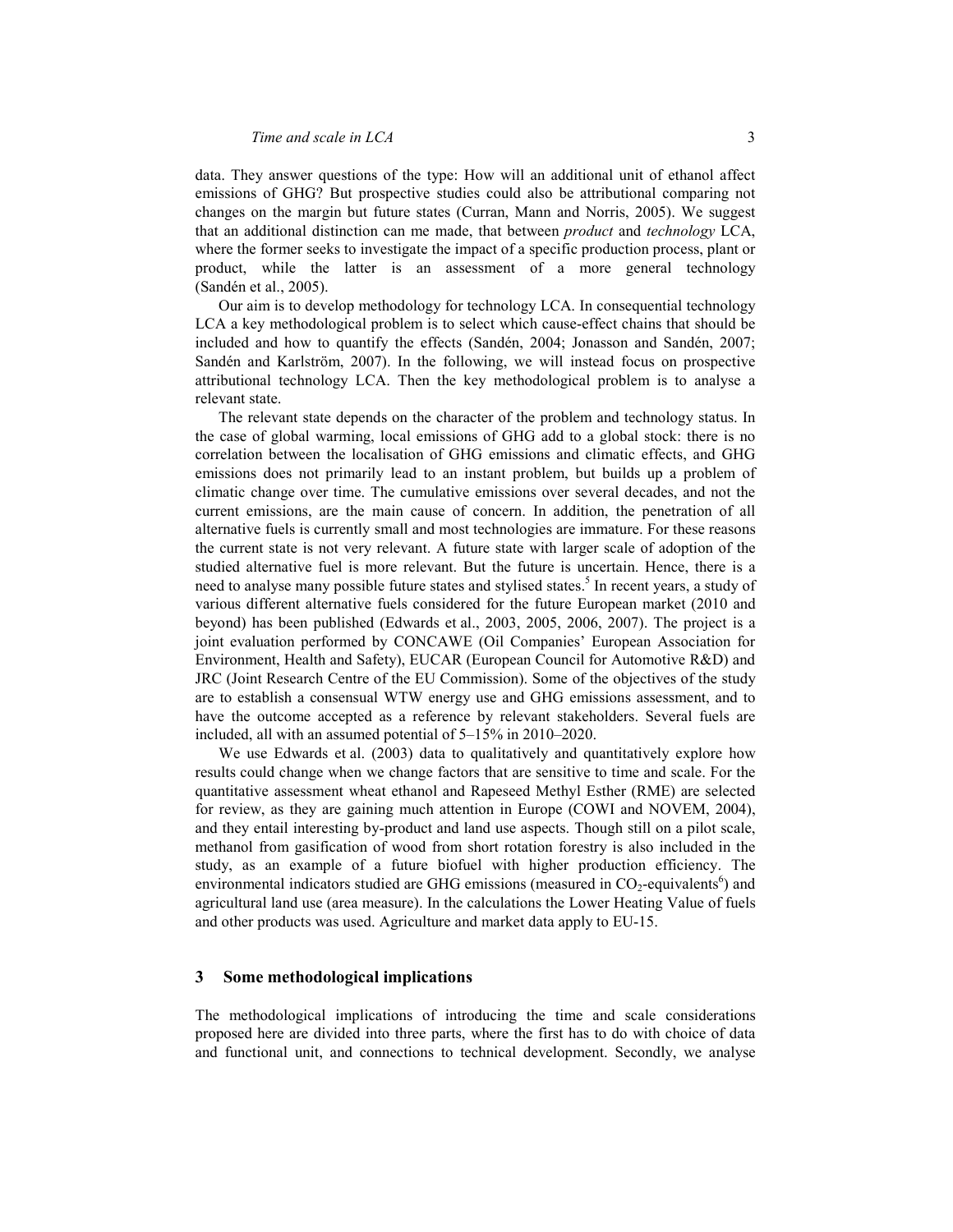the influence of the choice of background system used and finally different uses of by-products are studied, and related to feedstock utilisation.

## *3.1 Technical change and choice of data, scope and functional unit*

The first and most obvious observation is that technology performance will change over time. Components such as engines and seeds, and processes such as farming and fuel processing become better over time as more knowledge is gained. This factor is not only dependent on time, but also on scale. More production implies more learning and larger scale of production gives room for increased efficiency (see e.g. Moreira and Goldemberg (1999) for an account of technology development in ethanol production in Brazil). An increased scale also generates incentives for system optimisation. Plants dedicated to produce fuel instead of food or paper, engines optimised for a new fuel and vehicles optimised for a new propulsion system will create more efficient systems than those relying on current practices. The implication of this is that data on current performance should be used with care. Assumptions on future performance at different scales of adoption could be enlightened by calculated physical limits, expert estimates, trend extrapolation and experience curves.

Not only data, but also the relevant choice of alternative WTW chains changes over time. In the short term, say within five or even ten years, a lot of things in the WTW chain are fixed. The only real alternatives are fuels that fit into the existing fuel–vehicle system using raw material from established production systems, albeit for other purposes. The most popular fuels that use a renewable energy resource and have these properties are ethanol and FAME from crops. Crops are already produced in large quantities. Ethanol can be used as blends in gasoline or in gasoline engines with some modifications. FAME can be used as blends in diesel or in slightly adjusted diesel engines. But, if we look further into the future, flexibility increases. Over time, farmers can switch to short rotation forestry, and engines and infrastructure could be adapted to, e.g. DME or methanol. Over time, batteries and fuel cells, and solar electricity and hydrogen production could offer realistic ways to provide transport, using a fraction of the land required to produce energy crops. Over time, also other transport modes could open up for new ways of supplying mobility which introduce a vast range of possible and perhaps realistic alternatives to provide a functional unit such as person kilometre or tonne kilometre. In short, many options are not relevant for comparison in the short term, but if the short term is irrelevant, even seemingly farfetched alternatives could be of interest.<sup>8</sup>

Similarly, technical change opens up for radically new functions and combinations. A vehicle with a fuel cell and an electrical engine could, e.g. be constructed in a different way, providing a range of alternative and improved services. It could also be plugged into the electricity grid to supply peak power. How can such new options be taken into account in a comparative study? This indicates the difficulties of specifying relevant and comparable alternatives and functional units.

## *3.2 Background systems*

For convenience, the production processes in prospective LCA could be divided into a *foreground* and a *background* system, where the foreground system consists of those processes directly affected by decisions based on the study. The background system consists of all other processes included in the study, which indirectly are affected by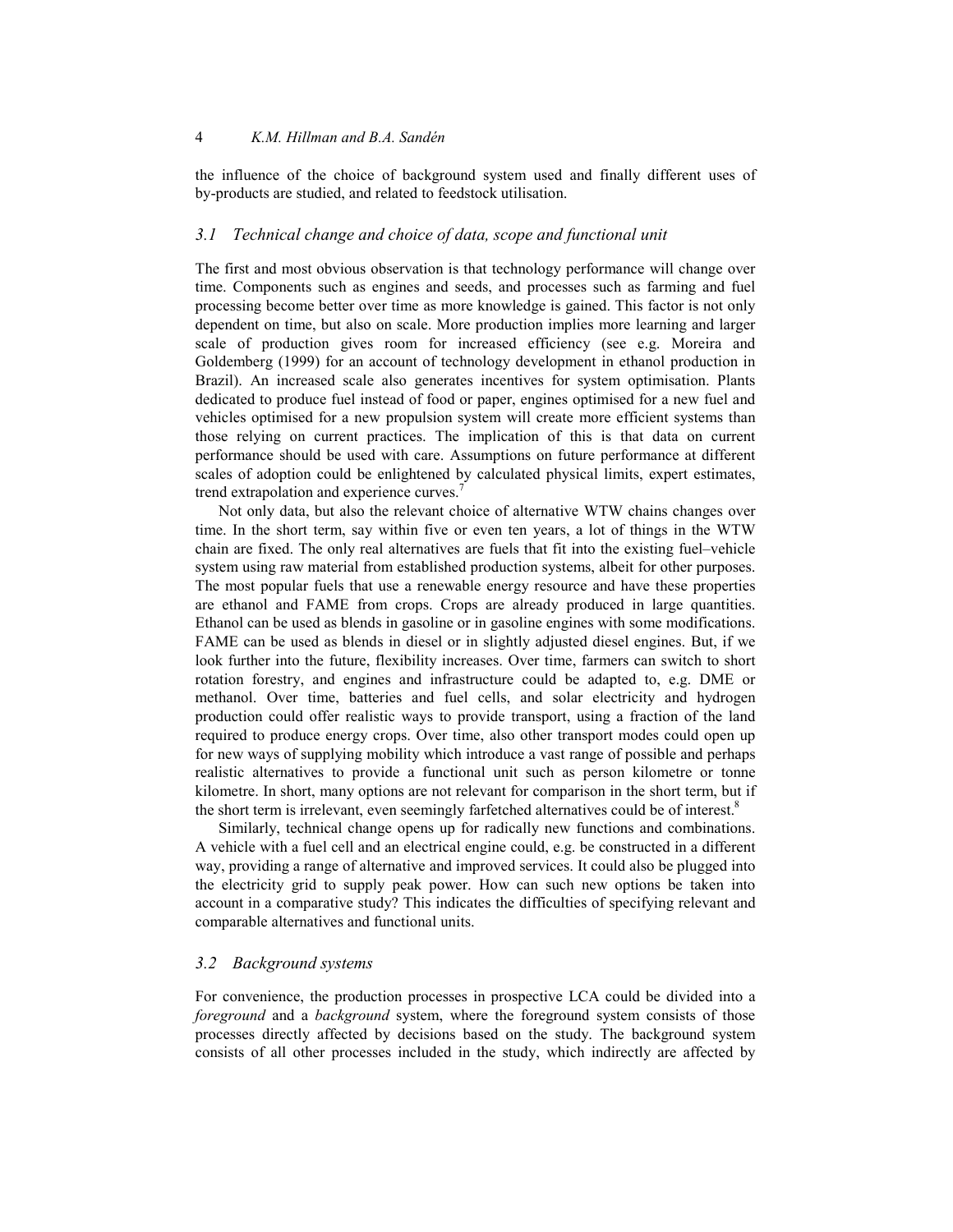measures taken in the foreground system (Tillman, 2000). Changes in background systems could be divided into those related to time (not affected by the foreground system), e.g. new technology used for heat and electricity production and transition to bio-based input materials, and those related to the scale of penetration of the studied fuel (affected by the foreground system), typically that the fuel is used for its own production and distribution.

To illustrate the impact of such differences, we use the state studied in Edwards et al. (2003) as a base case and compare it with five stylised states with different background systems. The inputs in the base case are diesel, coal, heavy fuel oil, natural gas, the current electricity mix in the EU and input materials (such as methanol and hexane) of fossil origin. We have assumed that all coal, heavy fuel oil and natural gas are used for process heat, and can be replaced by coal in our coal cases and wood from short rotation forestry in our wood cases. Correspondingly, the electricity mix is replaced by electricity from coal in the coal cases and wood in the wood cases.

In Edwards et al. (2003), it is assumed that all inputs of transport fuel that are required to produce biofuels are diesel (Figure 1, case I\*). This assumption could possibly be relevant if the task is to estimate a minor change of the current state, but not if the assessment aims at comparing different fuels for strategic purposes. An increased scale of biofuel production implies that more biofuels are also used as inputs. Biofuel use for biofuel production can be taken into account in two different ways (Figure 1, cases I and II). $9$  First, an increased scale of biofuel production can be assumed to lead to a change of the transport background system. Consequently, transport input can be modelled to reflect different biofuel shares (*x*) and scenarios of increasing shares (Figure 1, case I). For low penetration levels (*x* close to 0) this general case degenerates to case I<sup>\*</sup>. For 100% penetration  $(x = 1)$  only biofuel is used as transport fuel input. In comparison to case I\* this leads to an increased demand for other inputs, such as heat and electricity, per functional unit. Case I can be termed a *gross output approach*. When evaluating WTT environmental impact of a fuel, the results are usually given in emissions and resource use per energy unit of the studied fuel. Consequently one will have to choose if the energy output, the environmental impact relates to, is the gross energy output of the fuel production system or the net output that is left when a part of the gross output is used in fuel production processes (see Figure 1). In the *net output approach* (case II), the functional unit is MJ of the fuel available for other purposes than producing fuel. In comparison to case I this leads to an additional increased use of other inputs. The net output approach can be used for any scale of biofuel penetration.

Here, we have chosen to use the net output approach since it better reflects the inherent differences between fuels. The influence of this is about 9% higher emissions and land use per functional unit for wheat ethanol and RME, and 4% higher for methanol, than if we had used the gross energy approach with 100% biofuels in the background system. For diesel the effect of choosing the net energy approach is assumed to be small, and is not included in the calculations.

For the purpose of illustration, no by-product credits are included for any of the fuels in this section (this is studied separately in the following section). The states analysed for each fuel are two coal cases, two mixed cases and two wood cases. For each category, the alternatives diesel and the studied biofuel are used for transports related to biofuel production. The results are presented in Figure 2.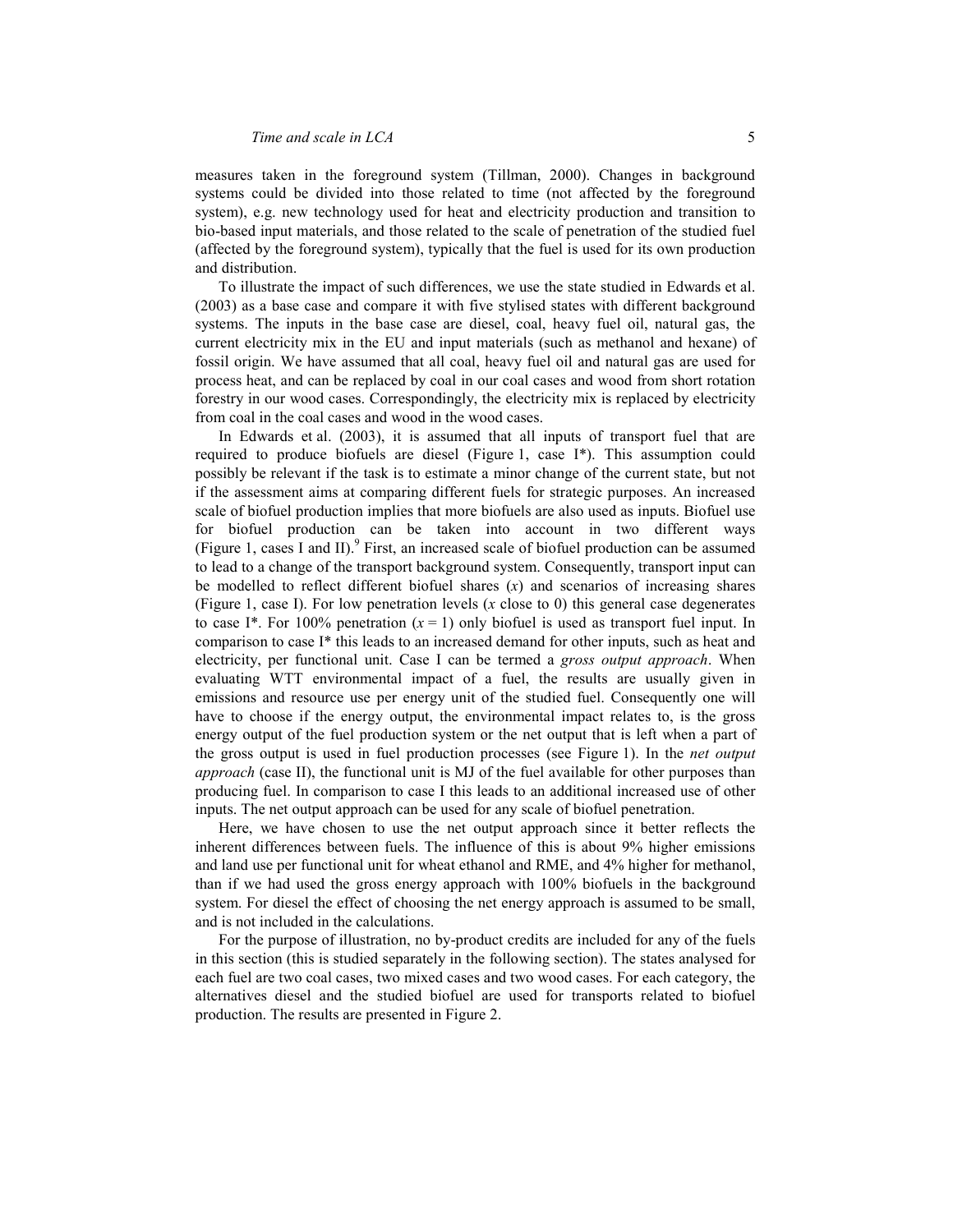**Figure 1** Biofuel use for biofuel production can be taken into account in two different ways: the environmental impact of a fuel can be related to  $E_{\text{out, gross}}$  (gross output approach) or *E*out, net (net output approach)



Note:  $E_{\text{out, gross}}$  is the energy content in the produced fuel,  $E_{\text{in}}$  is the energy content of the fuel used for production and distribution and  $E_{\text{out, net}}$  is the energy content of the fuel available for other purposes  $(E_{\text{out, net}} = E_{\text{out, gross}} - E_{\text{in}})$ .





Note: The value for diesel production is shown for comparison.

Clearly, the GHG emissions are highest in the coal cases and lowest in the wood cases for each fuel. There are still some GHG emissions in the wood case with biofuels, because of some input materials based on fossil resources, but mainly due to nitrous oxide  $(N_2O)$ emissions from soils and production of fertiliser (more than 95% of the GHG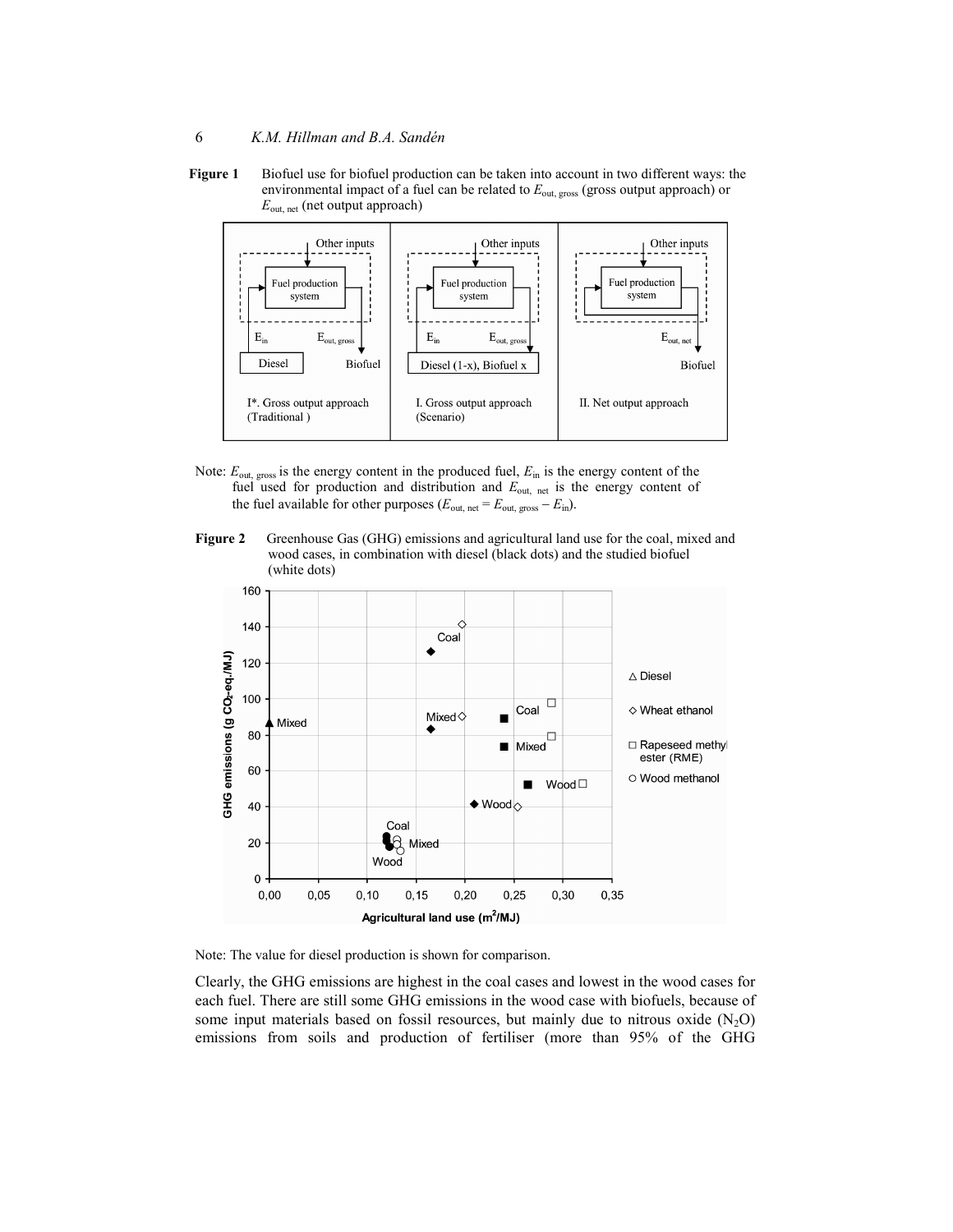emissions).<sup>10</sup> For high GHG emissions, the emissions increase when replacing diesel with the studied biofuel for process energy and distribution. The reason for this is that the emissions from biofuel production are higher than the emissions from diesel production and use in those cases.

We can see that the GHG emissions are higher for wheat ethanol than for RME in the coal cases, that the difference gets smaller in the mixed cases, and that they are higher for RME in the wood cases. This is due to that RME has a larger share of its GHG emissions from soils. Methanol gives the lowest GHG emissions in all cases.

The differences in agricultural and processing yields give the difference in agricultural land use between the three fuels, where methanol has the lowest and RME has the highest use in each case. Agricultural land use is higher in the wood cases, due to the land needed for forestry to produce heat and electricity. It gets even higher when the studied biofuel is used for biofuel production. A higher land use could be translated into GHG equivalents, if it is assumed that residual land is used for harnessing of energy that can replace fossil fuels in another sector, or replace more transport fuel (see the following section).

## *3.3 By-product credits*

The WTT environmental impact of a fuel also depends on the type of feedstock used and the production of by-products. This introduces a different kind of scale dependency. Different types of feedstock (such as waste and farmland) are available in different quantities and different by-product markets vary in size. Here, we illustrate this by giving an example of how by-product credits for RME production in EU-15 could change with the level of market penetration.

For many alternative transport fuels, the production of the fuel will result in one or more by-products that could be used for various purposes. In WTT studies, the environmental impact of the fuel production then has to be allocated between the fuel and its by-products. There are several methods for doing this and in the ISO standard for LCA it is recommended that when inputs and outputs cannot be directly connected to a product, the system should be expanded to include the additional functions related to the by-products (ISO, 2006). If this is not possible, the inputs and outputs should be allocated according to the physical relationships or, e.g. the economic value. In our example, we use the system expansion method, so that credits are given to the fuels for avoided production of the replaced products.<sup>11</sup>

By-products from production of RME are rapeseed meal and glycerine<sup>12</sup> and we assume that they are used for the functions proposed in Edwards et al. (2003). Rapeseed meal is used here as an ingredient in animal feed products, replacing soya meal as a protein source. Glycerine is used as a chemical, replacing synthetic glycerine or propylene glycol of fossil origin. It could also be used as an ingredient in animal feed products, replacing wheat as a feed energy source. When these higher value markets have been saturated, we assume that both rapeseed meal and glycerine can be used as fuels for heat production.<sup>13</sup> The transport of by-products is not regarded.

We use the mixed background system with RME used for its own production (net output approach). This means that an increased market penetration of RME does not affect emissions per functional unit from RME production, but only the by-product credits. Similarly, the avoided use of transport fuel for the production of the replaced products are taken into account by increasing net RME output. The by-product heat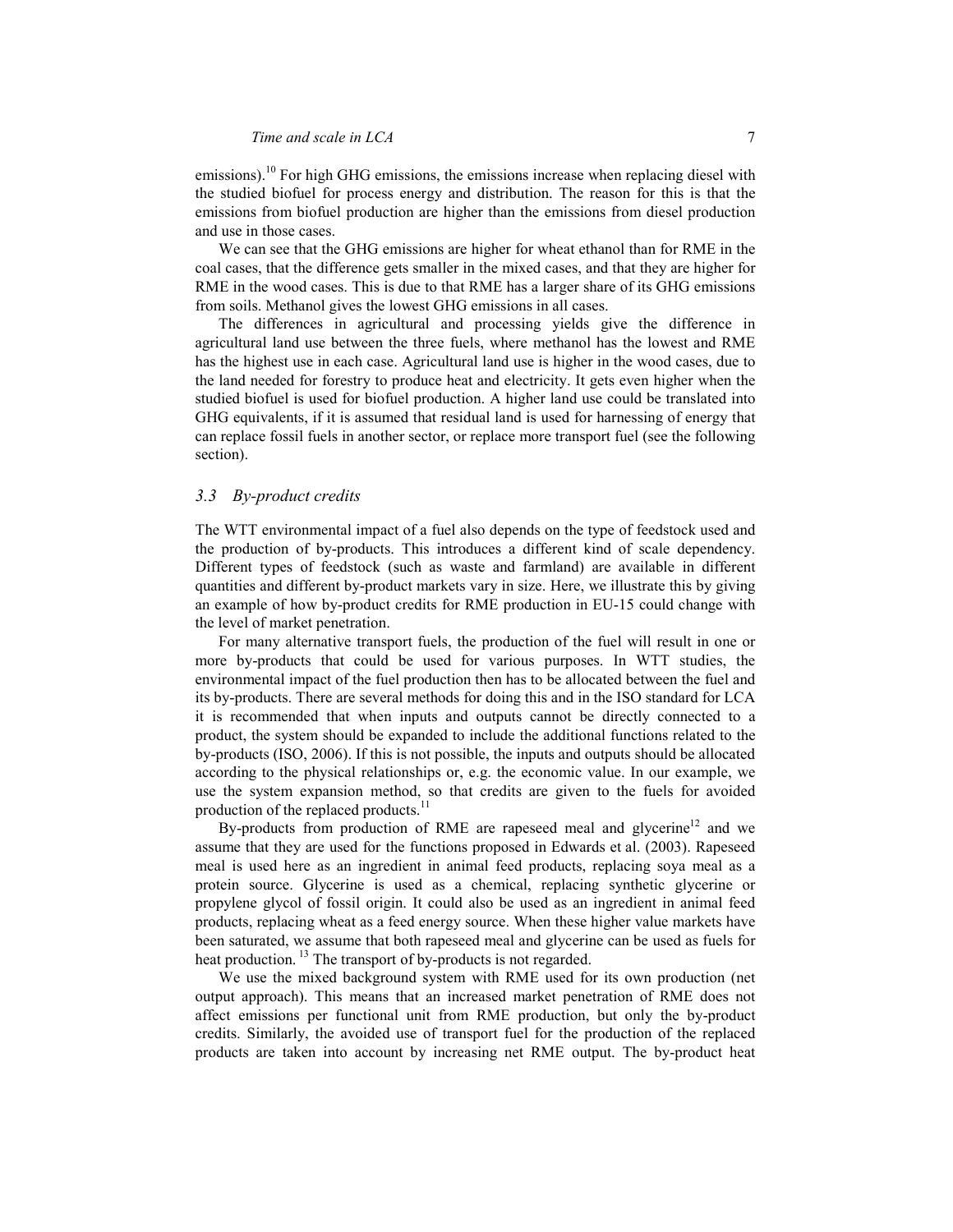mainly replaces heat from natural gas, both in RME production and in other applications, since natural gas is the dominating fuel for heat production in the mixed case.

Figure 3 presents the by-product credits in terms of decreased GHG emissions and agricultural land use, related to the RME share of petrol and diesel used for transport in EU-15 (EU, 2003b). 14 Both marginal credit steps and the resulting average credit curves are given. The first step (0.9% penetration) is limited by the market for glycerine replacing synthetic glycerine, the second by glycerine replacing propylene glycol (2.3%) and the third by rapeseed meal replacing soya meal in animal feed products (3.1%). Up to this point, the GHG emission and land use credits decrease or remain constant with each step. However, when rapeseed meal and later glycerine (at 4.3%) are started to be used for heat production and substitute natural gas, the GHG emission credit increases, while the marginal land use credit goes to zero.

In the mixed case illustrated here, GHG emissions are minimised if the two by-products are used for heat production replacing natural gas and not for anything else (Figure 4). This would not be the case with a bioenergy background system (as in the wood cases) in which heat from by-products would replace heat from wood. The situation would also change if saved bioenergy feedstock or land is given a GHG credit.

A somewhat extreme example would be that a credit for the saved bioenergy feedstock (soybeans) is calculated by assuming that the soybeans are still produced (no saved land), but combusted to replace natural gas (less GHG emissions). Then the resulting GHG emissions are lower if rapeseed meal is used to replace soya meal instead of natural gas, giving initial steps in Figure 4 with below zero emissions. This is a result of the system expansion method.





Note: The steps in the figure correspond to different by-product market potentials, measured in percent of petrol/diesel in EU-15 replaced by the RME produced. The smooth lines are the average credits for RME at a certain penetration rate. Negative values mean that the amount can be subtracted from the RME results without allocation (shown in Figure 2).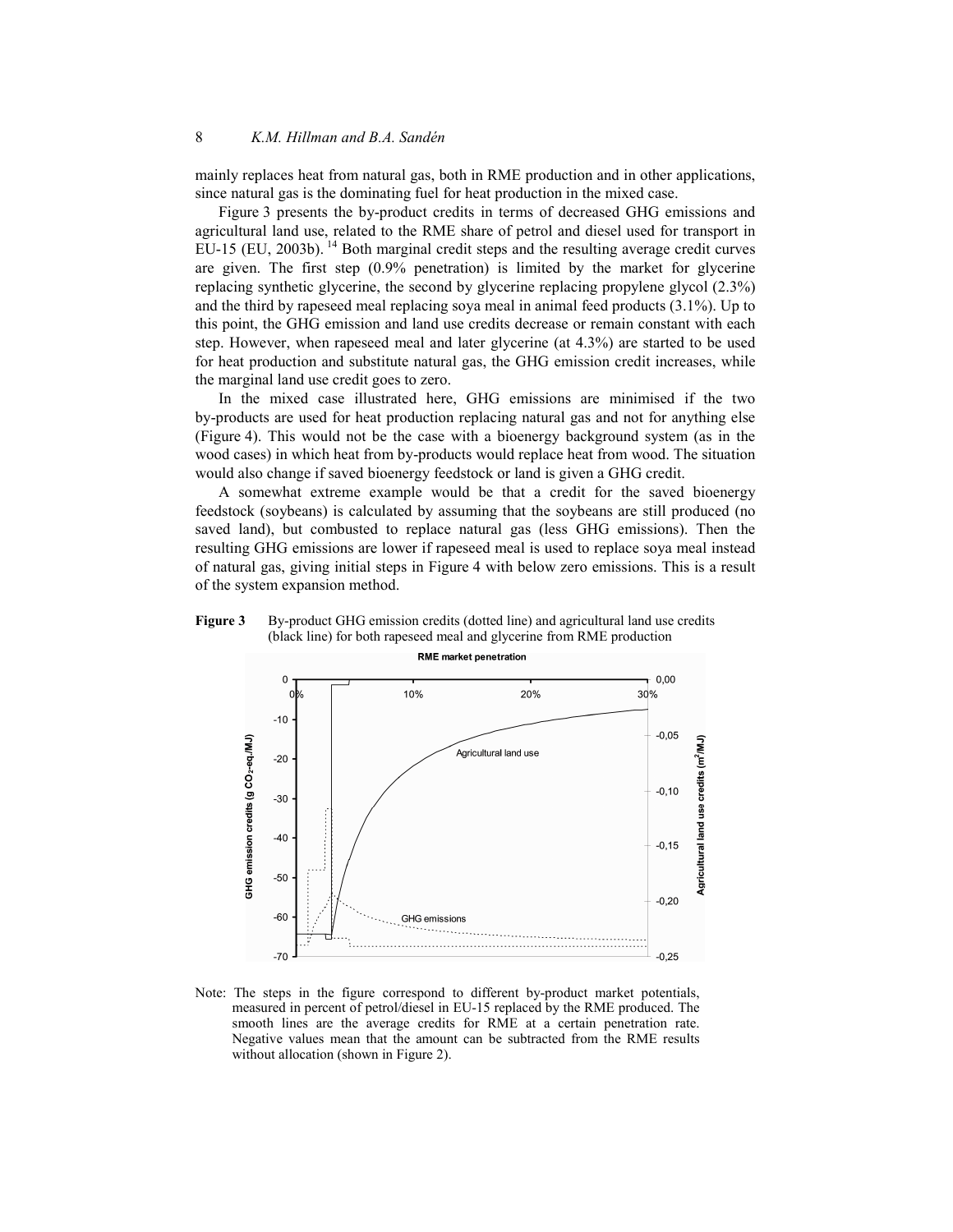

**Figure 4** GHG emissions (dotted line) and agricultural land use (black line) for RME at different penetration rates, with credits for different uses of by-products considered

Note: The horizontal lines at 79 g CO<sub>2</sub>-equiv.  $MJ^{-1}$  and 0.29 m<sup>2</sup>  $MJ^{-1}$  illustrate the GHG emissions and land use if no by-product credits are considered (see Figure 2). The dashed line shows the resulting GHG emissions when saved agricultural land is used to produce soybeans used for heat production, replacing natural gas. (Below zero emissions is a result of the system expansion method.)

If we look further into the future, referring to the discussion in Section 3.1, soybean farmers could probably switch to more area efficient energy production instead of burning beans. Producing short rotation energy forest on the saved land would produce even higher GHG credits. <sup>15</sup> On the other hand, if an equal GHG value were given to the land used to grow the rapeseed used for RME production, total GHG emission would rise well above the diesel GHG gas emissions. This reflects the fact that using a given land area to substitute heat from bioenergy for heat from natural gas gives a much larger GHG reduction than using the same area to substitute RME for diesel.

#### **4 Conclusions**

LCA, including WTW studies that are to support decisions that strive to change large technical systems need to consider time and scale related factors, which are given little attention in standard LCA procedures. We suggest that it is important to look beyond the current situation and study many possible future states or stylised states to explore general technology differences. Here, we have briefly addressed three issues. First, shifting time frame gives room for technical development that should affect not only the choice of performance data, but perhaps also the functional unit and the selection of technologies under study. Secondly, background systems such as heat and power production change over time and increased production volumes of the alternative fuel change the transport system that is used to produce transport fuel. We have shown that such changes have consequences not only for GHG emissions from each fuel-chain, but also for the ranking order of, e.g. RME and ethanol in terms of GHG emissions. Finally, different types of feedstock are available in different quantities and different by-product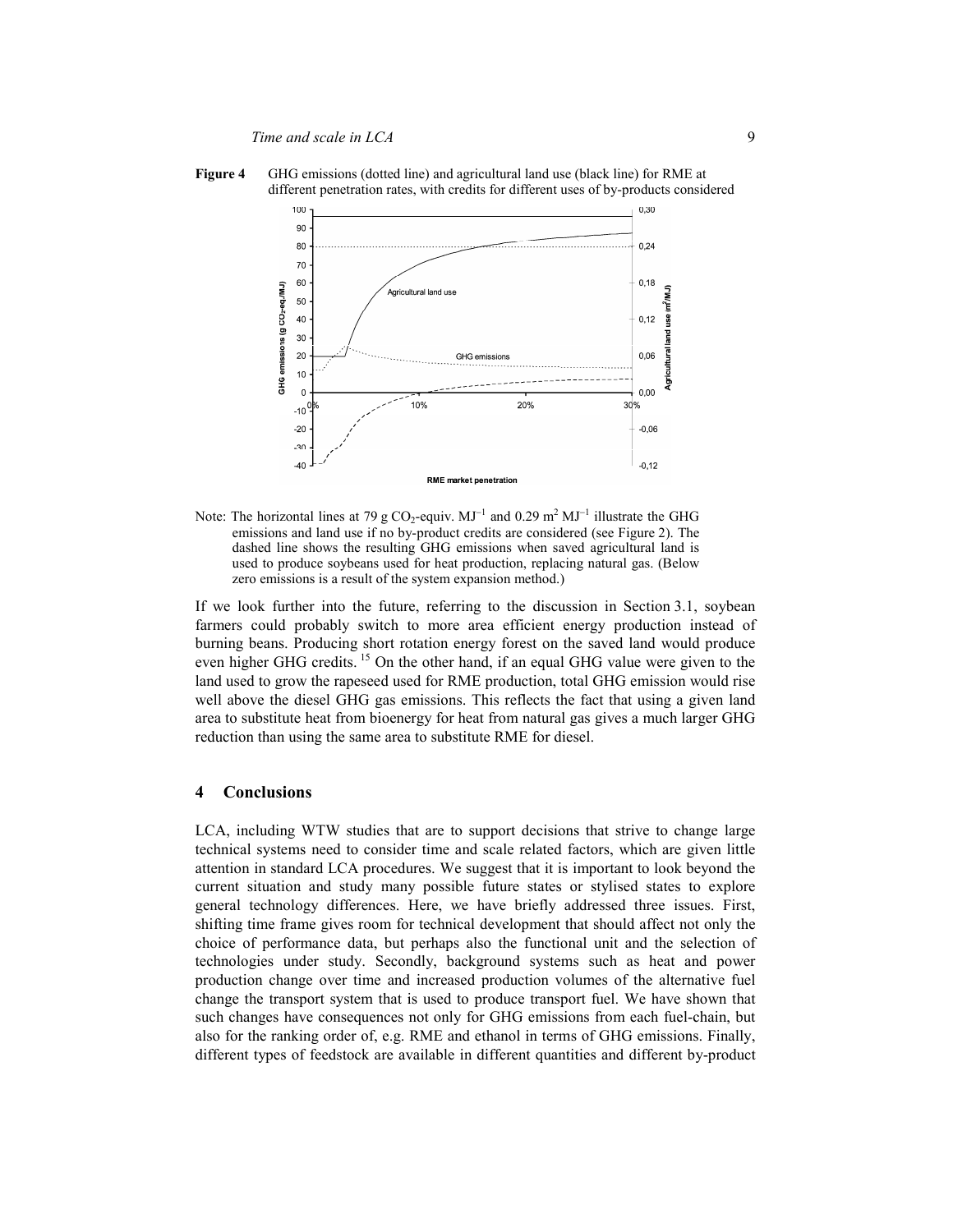markets vary in size. To give an example, key markets for RME by-products in EU correspond to an RME production that covers about 3% of demand, i.e. well below the 5.75% EU target for 2010. Consequently, GHG emissions that are allocated to the fuel should reflect the scale of adoption in the studied state.

## **Acknowledgements**

Centre for Environmental Assessment of Product and Material Systems (CPM) is thanked for the financial support.

#### **References**

- Azar, C., Lindgren, K. and Andersson, B.A. (2003) 'Global energy scenarios meeting stringent CO<sub>2</sub> constraints – cost-effective fuel choices in the transportation sector', *Energy Policy*, Vol. 31, pp.961–976.
- COWI and NOVEM (2004) *Stakeholder Views on Biofuels WP1 Final Report about the Results of the Stakeholder Questionnaire*. The Netherlands Agency for Energy and the Environment.
- Curran, M.A., Mann, M. and Norris, G. (2005) 'The international workshop on electricity data for life cycle inventories', *Journal of Cleaner Production*, Vol. 13, pp.853–862.
- Edwards, R., Griesemann, J-C., Larivé, J-F. and Mahieu, V. (2003) *Well-To-Wheels Analysis of Future Automotive Fuels and Powertrains in the European Context*. EUCAR, CONCAWE, JRC.
- Edwards, R., Larivé, J-F., Mahieu, V. and Rouveirolles, P. (2005) *Well-To-Wheels Analysis of Future Automotive Fuels and Powertrains in the European Context*. EUCAR, CONCAWE and JRC.
- Edwards, R., Larivé, J-F., Mahieu, V. and Rouveirolles, P. (2006) *Well-To-Wheels Analysis of Future Automotive Fuels and Powertrains in the European Context*. EUCAR, CONCAWE and JRC.
- Edwards, R., Larivé, J-F., Mahieu, V. and Rouveirolles, P. (2007) *Well-To-Wheels Analysis of Future Automotive Fuels and Powertrains in the European Context*. EUCAR, CONCAWE and JRC.
- EU (2003a) 'Directive 2003/30/EC of the European Parliament and of the Council of 8 May 2003 – on the promotion of the use of biofuels or other renewable fuels for transport', *Official Journal of the European Union*, Vol. L123, pp.42–46.
- EU (2003b) *Energy: Yearly statistics Data 2001*. Office for Official Publications of the European Communities, Luxemburg.
- EU (2007) *Brussels European Council 8/9 March 2007 Presidency Conclusions*. Council of the European Union, Brussels, Belgium.
- FEFAC (2004) *Industrial Compound Feed Production*. Retrieved 30 January, 2004. Available at: http://www.fefac.org/html/publications.cfm.
- Gielen, D., Fujino, J., Hashimoto, S. and Moriguchi, Y. (2003) 'Modeling of global biomass policies', *Biomass and Bioenergy*, Vol. 25, pp.177–195.
- Hillman, K.M. and Sandén, B.A. (2007) 'Exploring technology paths: the development of alternative transport fuels in Sweden 2007–2020', *Technological Forecasting & Social Change*, accepted for publication.
- IEA (2000) *World Energy Statistics*. International Energy Agency (IEA).
- IPCC (2001) *Climate Change 2001: The Scientific Basis. Contribution of Working Group I to the Third Assessment Report of the Intergovernmental Panel on Climate Change*, Cambridge University Press, Cambridge, United Kingdom and New York, NY, USA.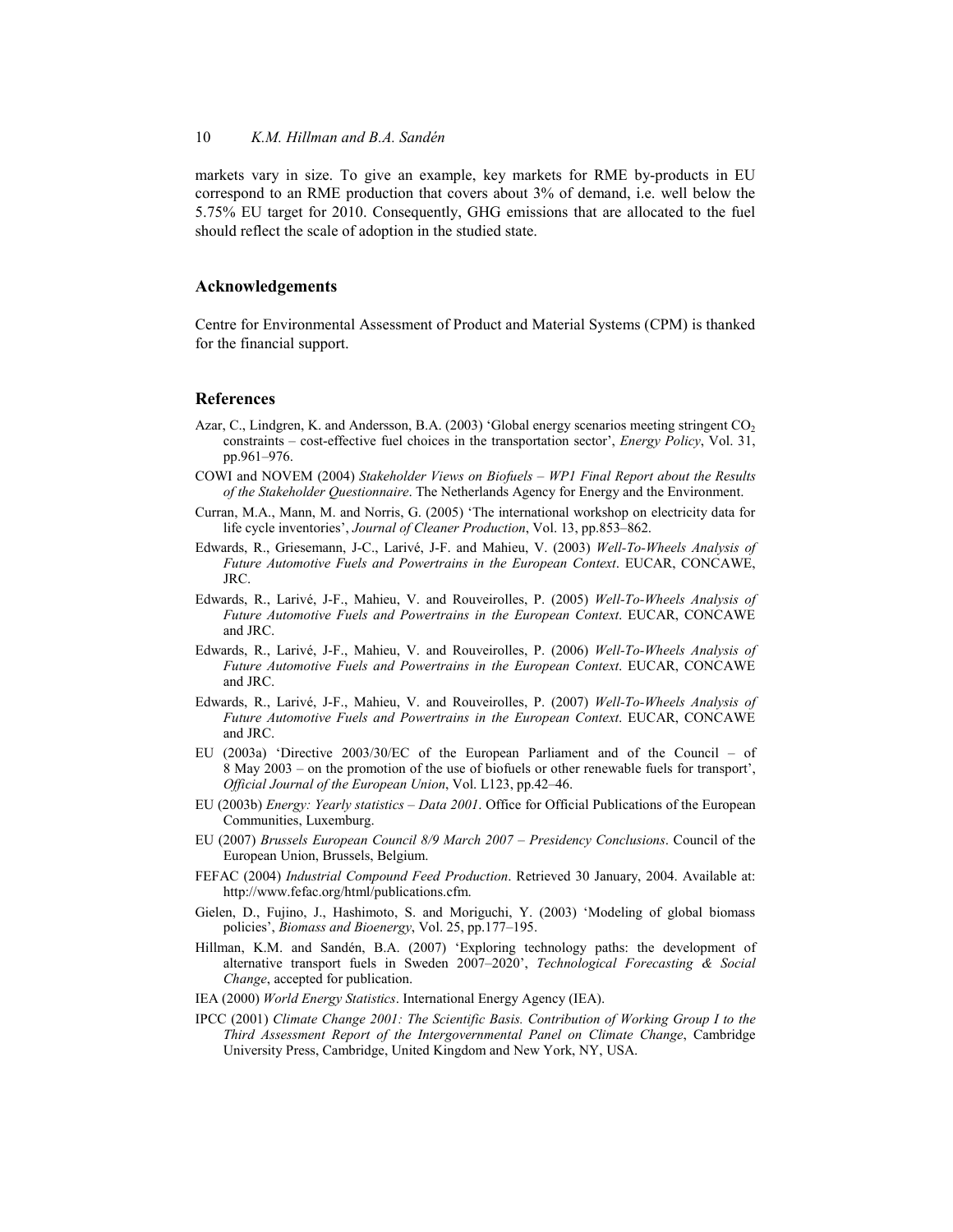- ISO (2006) *Environmental Management Life cycle assessment Requirements and guidelines (ISO 14044:2006)*. European Committee for Standardization.
- Johansson, T.B., Kelly, H., Reddy, A.K.N. and Williams, R. (Eds), (1993) *Renewable Energy: Sources for Fuels and Electricity*. Washington, DC: Island Press.
- Jonasson, K.M. and Sandén, B.A. (2004) *Time and Scale Aspects in Life Cycle Assessment of Emerging Technologies: Case Study on Alternative Transport Fuels*. Chalmers University of Technology, Göteborg, Sweden.
- Lantmännen (2004) *Erik Lindgren, Kerstin Sigfridsson, Valle Löfgren, Björn Säterby*. Personal communication, February 12–16.
- MacLean, H.L. and Lave, L.B. (2003) 'Evaluating automobile fuel/propulsion system technologies', *Progress in Energy and Combustion Science*, Vol. 29, pp.1–69.
- Moreira, J.R. and Goldemberg, J. (1999) 'The alcohol program', *Energy Policy*, Vol. 27, pp.229–245.
- Pimentel, D. (2003) 'Ethanol fuels: energy balance, economics, and environmental impacts are negative', *Natural Resources Research*, Vol. 12, pp.127–134.
- Sandén, B.A. (2004) 'Technology path assessment for sustainable technology development', *Innovation: Management, Policy & Practice*, Vol. 6, pp.316–330.
- Sandén, B.A., Jonasson, K.M., Karlström, M. and Tillman, A-M. (2005) 'LCA of emerging technologies: a methodological framework', Paper presented in the Proceedings of the *LCM 2005 – Innovation by Life Cycle Management*, Barcelona, Spain.
- Sandén, B.A. and Karlström, M. (2007) 'Positive and negative feedback in consequential life-cycle assessment', *Journal of Cleaner Production*, Vol. 15, pp.1469–1481.
- Shapouri, H., Duffield, J.A. and Wang, M. (2002) *The Energy Balance of Corn Ethanol: An Update*. United States Department of Agriculture, Office of the Chief Economist, Office of Energy Policy and New Uses.
- Tefac (2004) *Alf Eriksson*. Personal communication, February 16.
- Tillman, A-M. (2000) 'Significance of decision-making for LCA methodology', *Environmental Impact Assessment Review*, Vol. 20, pp.113–123.
- UNFCCC (1992) *United Nations Framework Convention on Climate Change (UNFCCC)*. Retrieved 2004. Available at: http://unfccc.int.
- Weidema, B.P., Ekvall, T., Pesonen, H-L., Rebitzer, G., Sonnemann, G.W. and Spielmann, M. (2004) *Scenarios in Life-cycle Assessment*. Society of Environmental Toxicology and Chemistry (SETAC), Pensacola FL, USA.

#### **Notes**

<sup>1</sup>The targets refer to the total energy content (lower calorific value) of renewable fuels in relation to petrol and diesel used for transport purposes.

<sup>2</sup>See for example the debate on net energy output from corn ethanol in the USA; see e.g. Shapouri, Duffield and Wang (2002) and Pimentel (2003).

<sup>3</sup>A different type of studies are energy systems models, which aims at finding minimal cost options for allocation of resources and choice of conversion technologies for many end-use sectors under emission constraints; see e.g. Azar, Lindgren and Andersson (2003) and Gielen et al. (2003).

 $<sup>4</sup>$ More detailed results are published in a technical report (Jonasson and Sandén, 2004).</sup>

 ${}^{5}$ By a 'stylised state' we denote an extreme state (e.g. a state where all electricity and heat is produced from coal) that is unlikely to materialise but that could illustrate important technology differences in a clear way. This is similar to the cornerstone scenarios discussed in Weidema et al. (2004), but their approach implies more plausible scenarios.